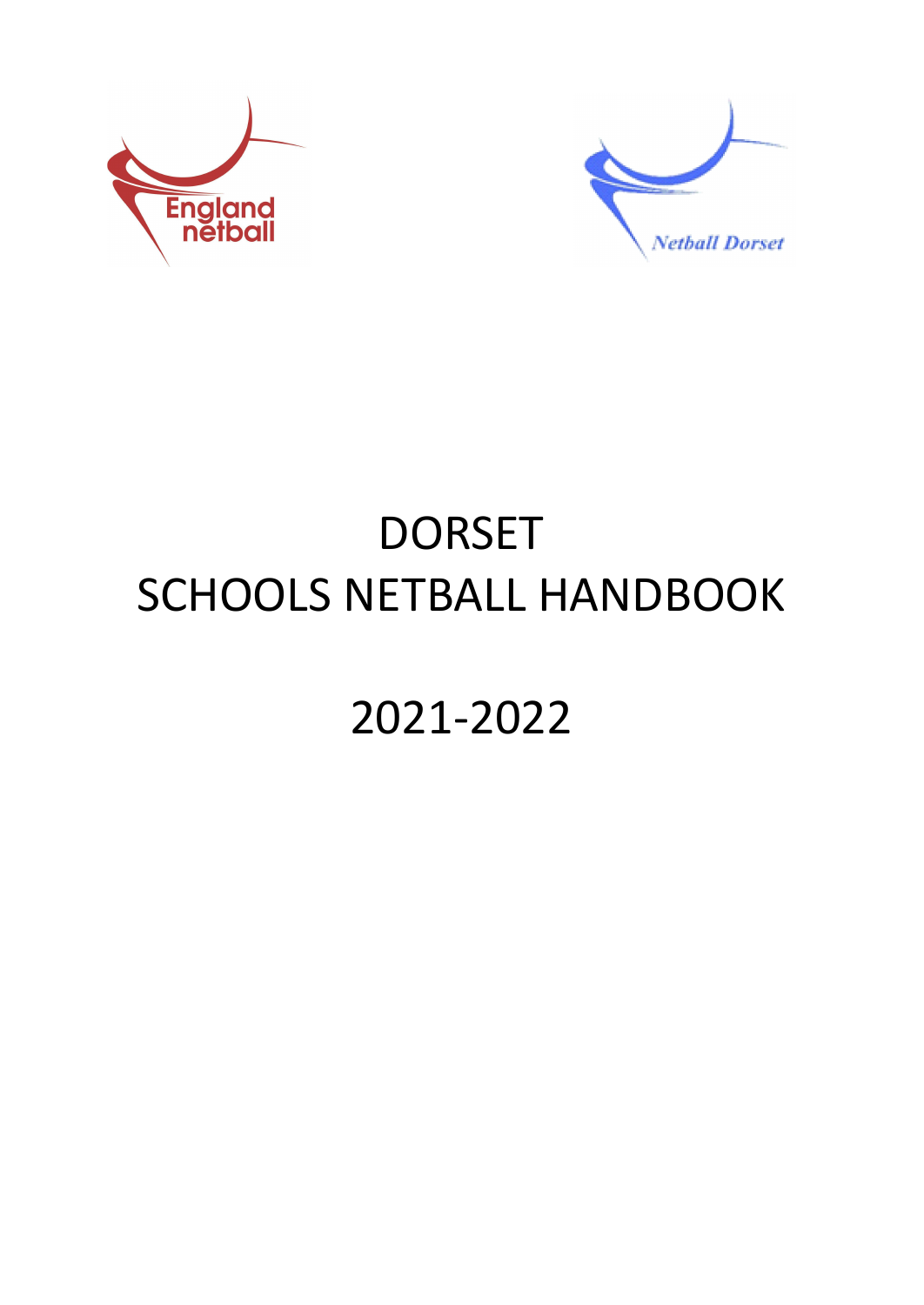#### **DORSET SCHOOLS' NETBALL**

#### **Schools Contacts**

#### Area Reps:

| North Dorset | Jess Quickfall | Sturminster<br>Newton<br>High School | 4179ia@mysnhs.net                        |
|--------------|----------------|--------------------------------------|------------------------------------------|
|              |                |                                      |                                          |
| Bournemouth  | Clare Allen    | Bournemouth School                   | callen@bsg.bournemouth.sch.uk            |
|              |                | for Girls                            |                                          |
| Poole & East | Hayley         | Parkstone<br>Grammar                 | Hayley.McCalister@parkstone.poole.sch.uk |
|              | McCalister     | School                               |                                          |
| South & West | Louise Bugler  | <b>Budmouth Academy</b>              | lbugler@budmouth-aspirations.org         |
| Dorset       |                |                                      |                                          |

#### **Netball Dorset**

*Chairperson* Linda Cutler [linda.cutler@hotmail.com](mailto:linda.cutler@hotmail.com)

*Netball Development Officer* Sarah Clark 07540 126594 [Dorset@englandnetball.co.uk](mailto:Karen.Peaty@englandnetball.co.uk)

*Dorset County & Satellite Academies Performance Director* Linda Cutler 07709 732741 [linda.cutler@hotmail.com](mailto:linda.cutler@hotmail.com)

> **NB Please note your school must be affiliated prior to playing in the tournaments. Affiliations will be paid directly to England Netball. They will contact schools individually.**

The handbook and all information regarding netball will now appear on the "schools" section of the Dorset Netball Association website at: [www.netballdorset.co.uk](http://www.netballdorset.co.uk)

For update information on netball please look at:

Netball Southwest: [www.netballsouthwest.co.uk](http://www.netballsouthwest.co.uk)

England Netball Association: [www.englandnetball.co.uk](http://www.englandnetball.co.uk)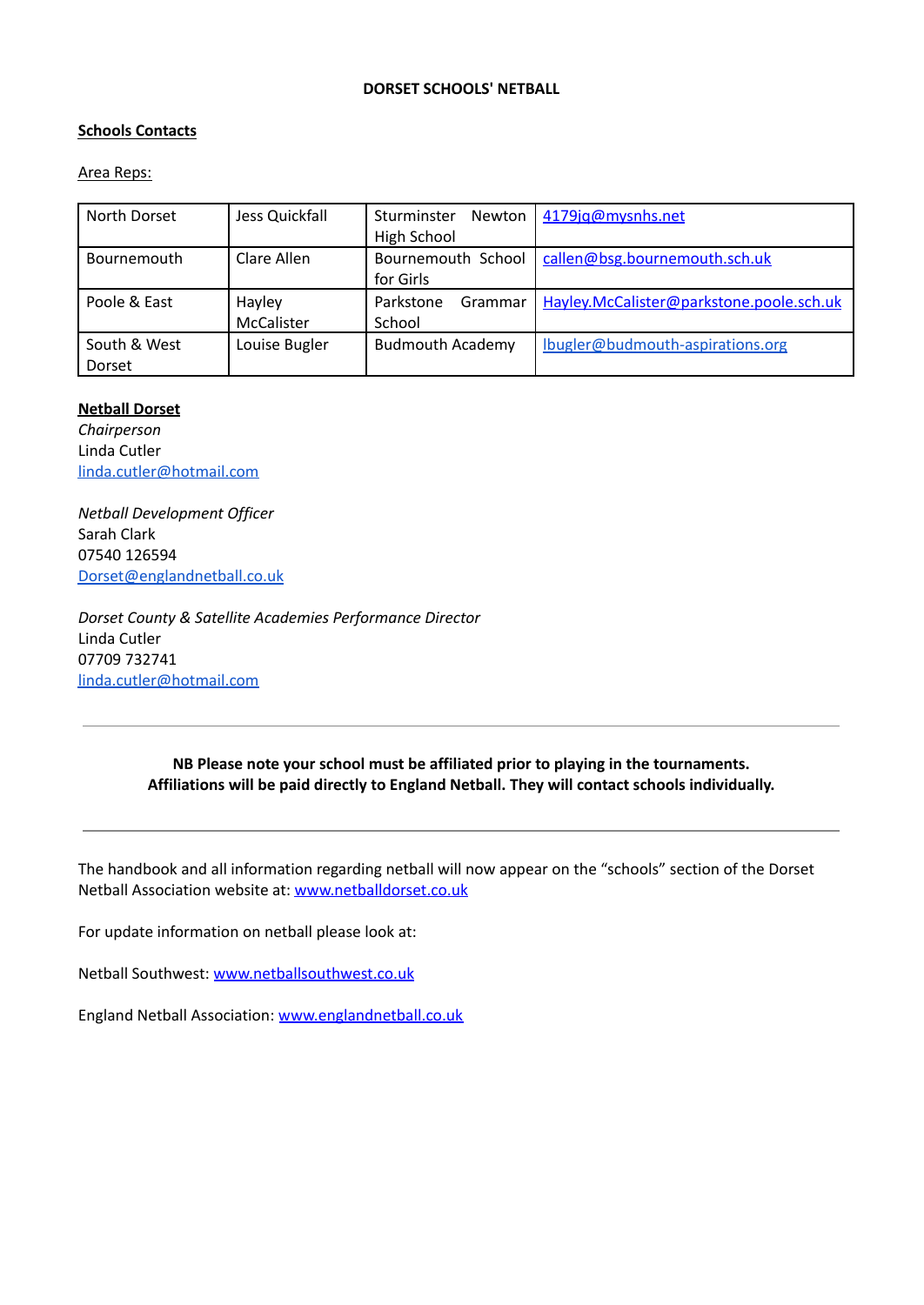#### **TOURNAMENT INFORMATION**

The County tournaments are the first round of the National Schools Tournament. Entry to any of the Tournaments is **only open to schools who have paid the affiliation fee to Dorset Netball.**

There will be three age groups. U19, U16, U14 and schools may only enter one team from Area competition stage.

#### **PLAYER ELIGIBILITY**

The age range for each Age Group is as follows:

- a) U14: All Players must be over eleven (11) years of age and under fourteen (14) years of age;
- b) U16: All Players must be over fourteen (14) years of age and under sixteen (16) years of age;
- c) U19**:** All Players must be over fourteen (14) years of age and under nineteen (19) years of age.

All Players must play within their Age Group as at 11:59 pm on 31st August immediately prior to the Competition unless they have completed the Age Banding Consent Form and submitted it to the LOC with the Suad Registration Sheet. During all stages of the Competition, Team Managers must at all times carry proof of age for all Players and a copy of Ag

#### **UMPIRES**

All schools entering teams for the County Tournament must provide a **suitably qualified** umpire. Umpires from DCNA may be available to help.

It is expected that at the U14 age group and above, a 'C' award umpire is to be used at County rounds. Umpire contacts can be found via Dorset Netball website.

If a team has to withdraw the school must:

- a) inform the Tournament organiser as soon as possible (within 48 hours)
- b) still provide an umpire on the Tournament day otherwise great problems do arise

It is a condition of entry that members of staff/umpires make themselves available to umpire the final rounds if required to do so by the tournament referee**. N.B.** It is important that all schools are aware of their umpiring responsibilities in the semis and finals of these events.

Teams who do not reach the finals of the Tournament are asked to remain until the end of the presentations.

The winners and runners up of all three tournaments will represent Dorset in the South West Regional Round of the National Schools Tournament in January 2022.

An independent tournament referee will be appointed to oversee each tournament.